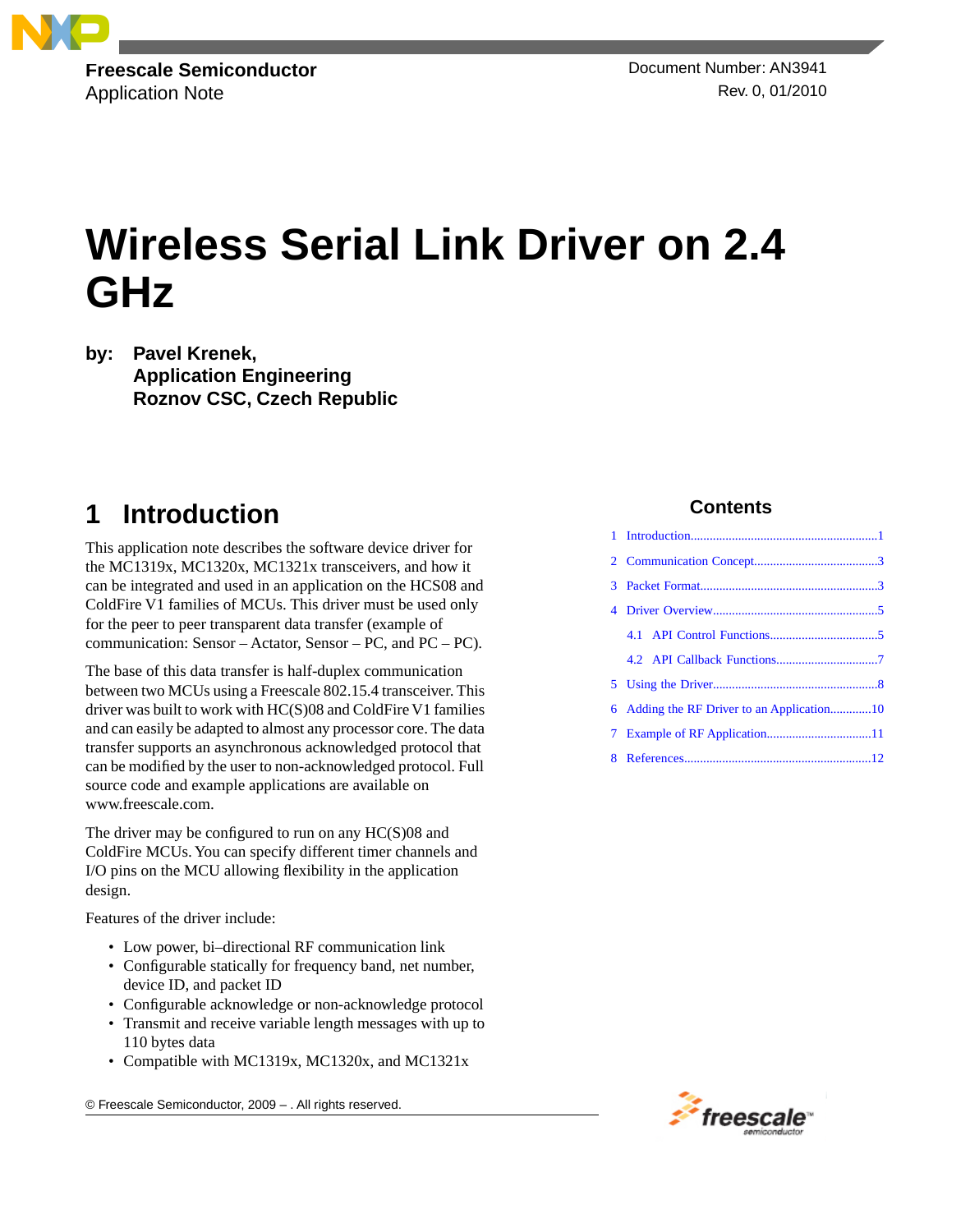

#### **Introduction**

• Compatible with 8-bit Freescale MCU families HC08, HCS08, and the 32-bit Freescale MCU family ColdFire V1

Examples of using the driver is shown in the following three figures:



**Figure 1. Example of communication between PC–PC**



**Figure 2. Example of communication between PC–Sensor**



**Figure 3. Example of communication between Sensor–Actuator**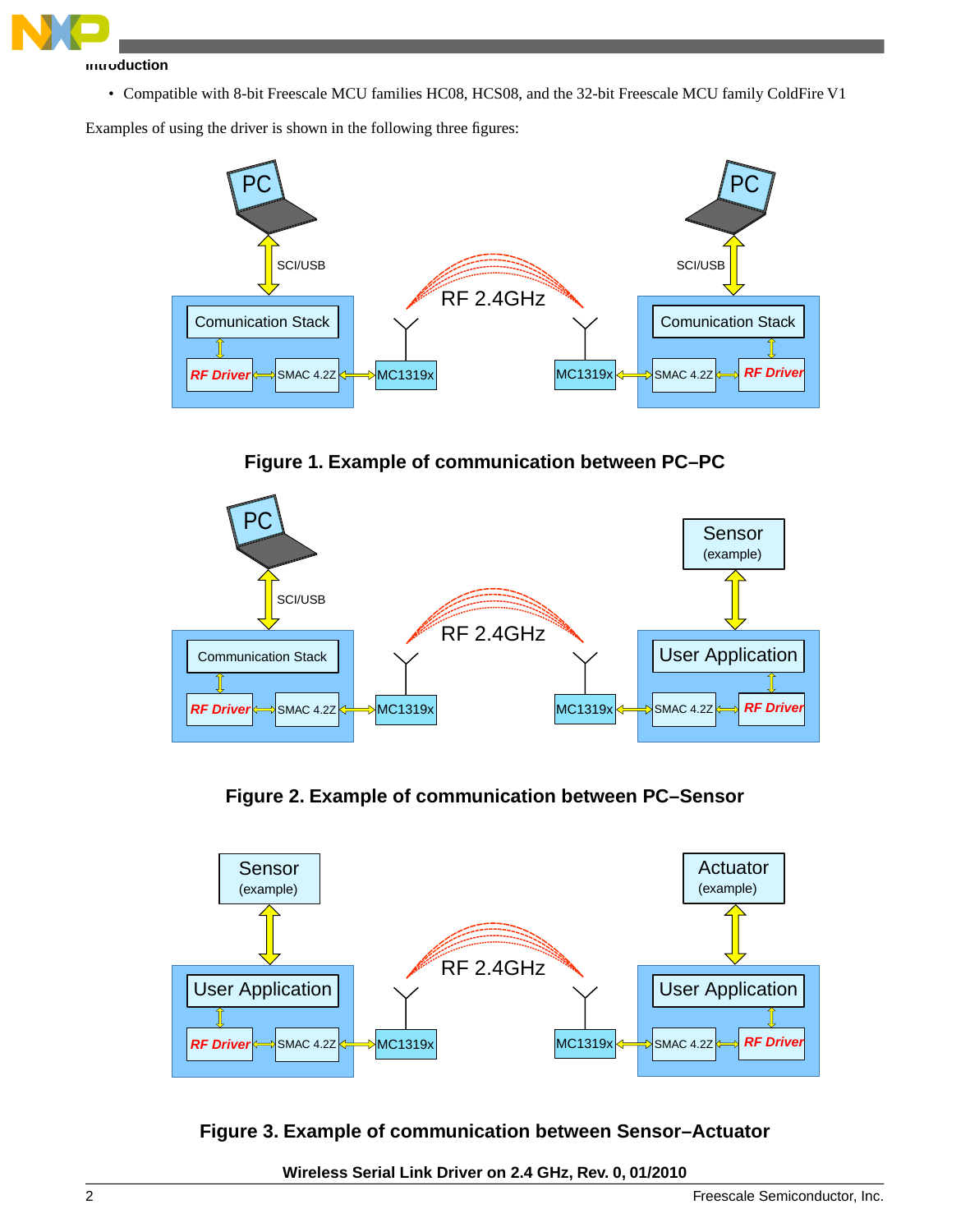



# <span id="page-2-0"></span>**2 Communication Concept**

The Freescale 802.15.4 transceiver can support communication on the 16 channels in the 2.4 GHz band. The RF driver can be used in an application requiring two-way communication or flexible allocation of transmitter and receiver roles that can be changed dynamically.

# <span id="page-2-1"></span>**3 Packet Format**

The driver supports sending messages in the following format. First is a netnum in the packet structure that is used for identification of a specific network (for example, more application with the RF communication). The command is used for sending required messages in the packet (data, handshake, acknowledge, and non-acknowledge). The packet ID is used for recognizing the sequence of a specific packet. The packet format is shown in the following table.

| NET-<br><b>NUM</b> |         | COMMAND   PACKET ID | <b>DATA</b>     |
|--------------------|---------|---------------------|-----------------|
| 4 bytes            | 2 bytes | 2 bytes             | $(0-110)$ bytes |

#### **Table 1. Packet structure**

NETNUM—A unique number of network for communication between two connected devices. This number must be the same for both communicating devices.

COMMAND—The command represents information about the type of sending packet.

• DATA—This command is used to send data. The maximum size of the data in the packet is 110 bytes. The driver supports sending unlimited data. The command is defined in the header file as a character ASCII 'D'.

#define RF\_COMM\_CMD\_DATA 'D'

• HANDSHAKE—This command is used to search and to connect with the opposite device. One of the devices begins to send periodically handshake packets and then waits for an answer from the other device. This process is repeated with time delays until the devices are connected. The command is defined in the header file as ASCII character 'H'.

#define RF\_COMM\_CMD\_HANDSHAKE 'H'

• ACK—This command ACK (acknowledge) is used for confirmation of a received (handshake or data) message from the other device. The command is defined in the header file as ASCII character 'A'.

#define RF\_COMM\_CMD\_ACK 'A'

• NACK—The receive side sends this command when it processes an operation and is not ready to receive the next data. The command is defined in the header file as ASCII character 'N'.

#define RF\_COMM\_CMD\_NACK 'N'

PACKET ID—Is a unique number of tx packets. This number serves for receiving the correct data packet and sending the correct acknowledge. This number is incremented in every cycle and guarantees correctly receiving the messages

DATA—Contains the actual message sent, up to 110 data bytes

The following three figures show possible states of communication between the devices.

The first figure, [Figure 4](#page-3-0) shows connecting Device I. to the Device II. by using the handshake packet.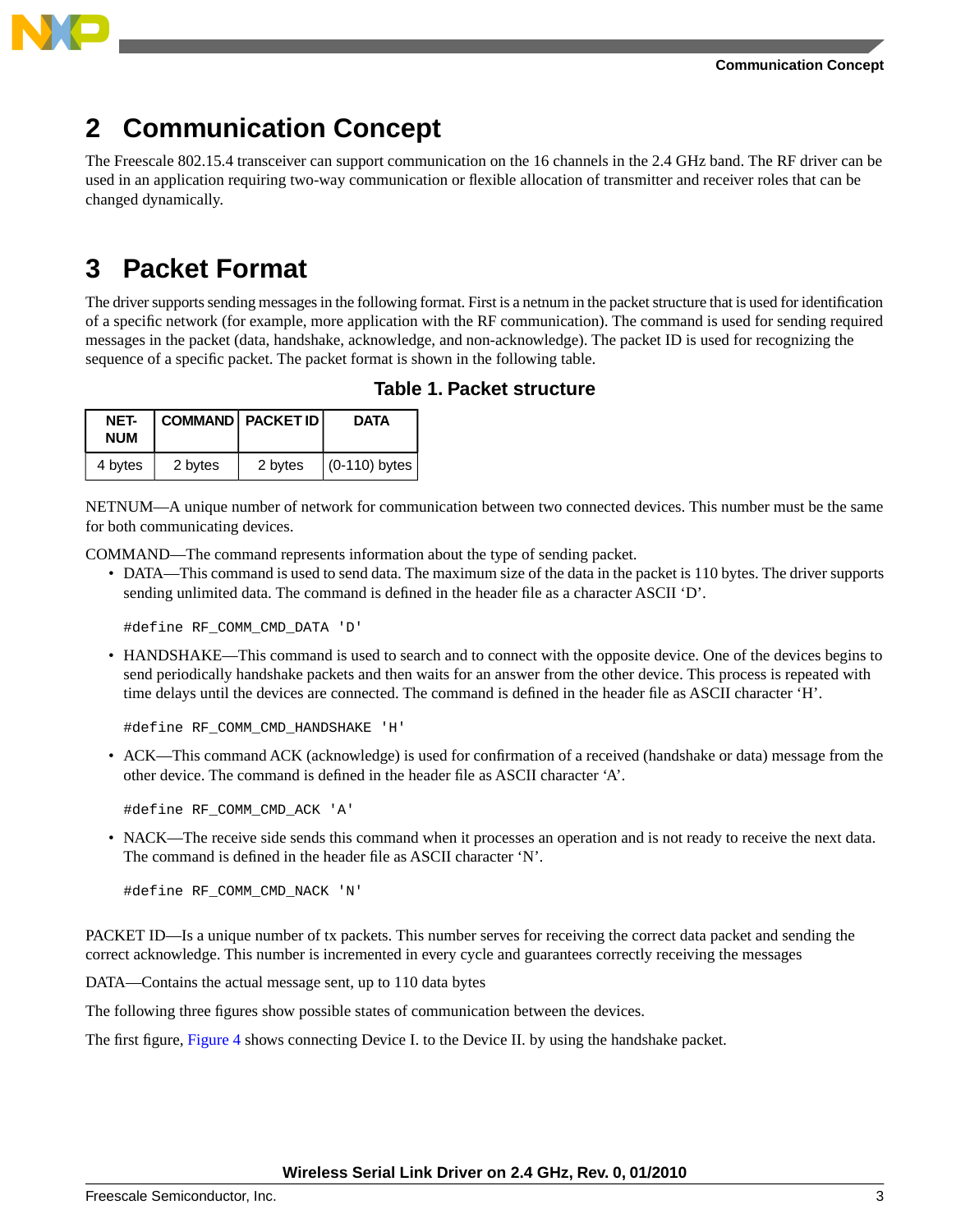<span id="page-3-0"></span>

#### **Figure 4. Illustration of the synchronization between two devices**

<span id="page-3-1"></span>The second figure, [Figure 5](#page-3-1) shows a sending data packet and receiving the acknowledge packet between the devices.



### **Figure 5. Illustration of two-way data transfer with actual link states**

The third figure, [Figure 6](#page-4-2) shows the feature of the drive that can delay receiving the message by using the non-acknowledge packet.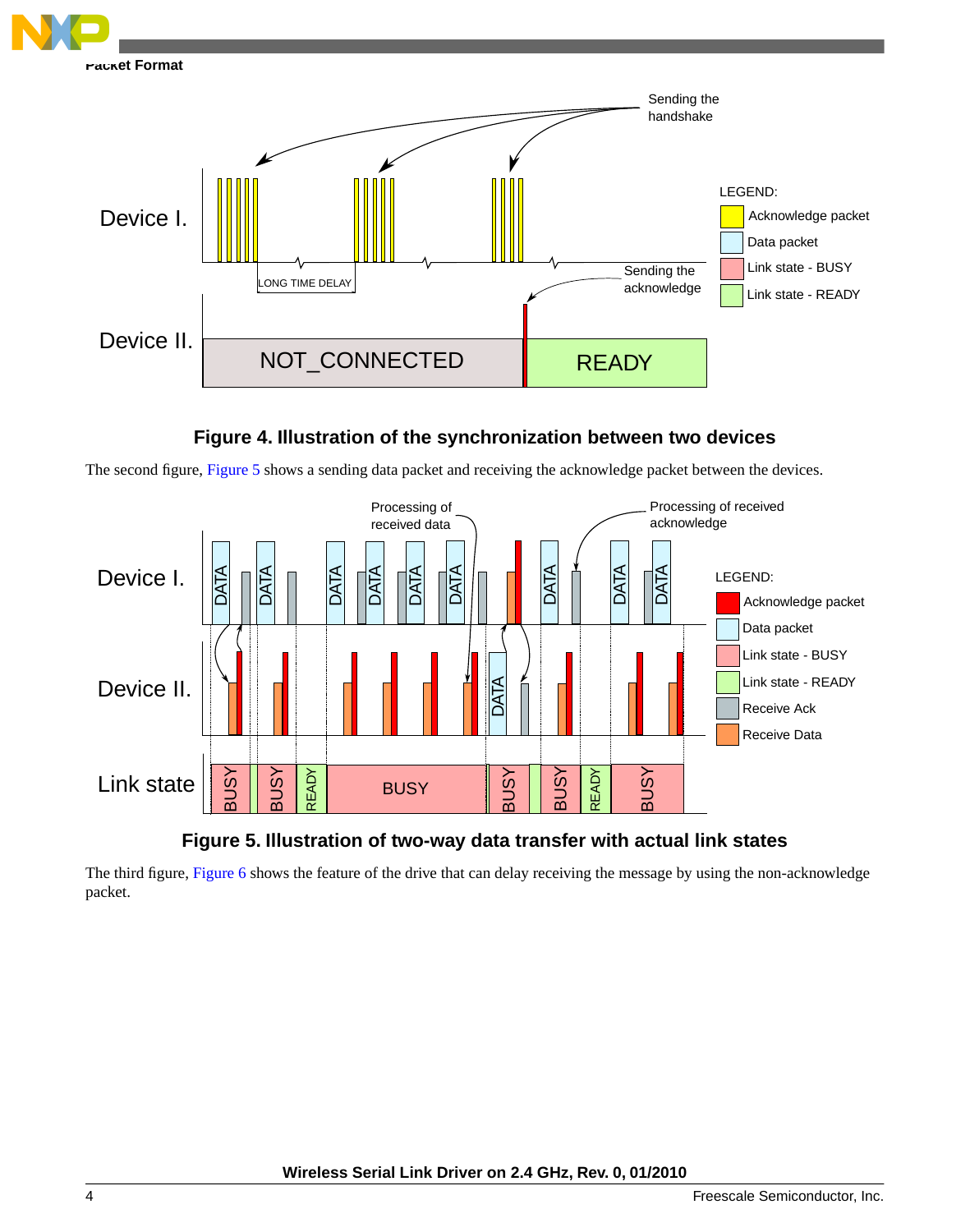

#### **Driver Overview**

<span id="page-4-2"></span>

#### <span id="page-4-0"></span>**Figure 6. Illustration of two-way data transfer with a non-acknowledge protocol feature**

### **4 Driver Overview**

The driver is supplied in four C code files: rf\_comm.c, rf\_comm.h, rf\_com\_cfg.h, and rf\_comm\_private.h. This driver is configured by making selections of the specific request in file rf\_com\_cfg.h. This high level RF\_comm driver primary uses the low level SMAC function, for more details refer to the user guide *Simple Media Access Controller* (SMAC).

The internal functions are located in file rf comm.c. The description of the internal driver function is shown in the table below.

| <b>Internal Driver Functions</b> | <b>Function</b>                                                                                                                               |
|----------------------------------|-----------------------------------------------------------------------------------------------------------------------------------------------|
| RF Comm Init                     | Sets the initial configuration for the rf_com (SMAC, radio, and MCU initialization). Must be called<br>before using any other driver service. |
| RF Comm Check device             | Searches the opposite device.                                                                                                                 |
| RF Comm SendAck                  | Sends a character of Acknowledge ('A').                                                                                                       |
| RF Comm SendNack                 | Sends a character of non-Acknowledge ('N').                                                                                                   |
| RF Comm SendBuffer               | Sends a complete data packet.                                                                                                                 |
| RF Comm TX done                  | Signals the end of broadcasting.                                                                                                              |
| RF_Comm_ChangeLinkState          | Changes the link state between these three states (not connected, ready, or busy).                                                            |
| RF Comm TxGenerator              | Sub–function that communicates with SMAC and sends a final data packet.                                                                       |
| RF Comm Poll                     | The function for pulling any of six events internal driver.                                                                                   |

#### **Table 2. Description of the internal function**

### <span id="page-4-1"></span>**4.1 API Control Functions**

This section describes the structure and behavior of the API control functions (RF\_Comm\_Init, RF\_Comm\_TxBuff, RF\_Comm\_TxBuffFlush, and RF\_Comm\_TxBuffPending). The main feature is communication between the user application and the RF driver core. These functions are available for the user and must be implemented in the main program. The API control functions are described in detail in the following chapters. The structure of the callback functions is shown in [Figure 7](#page-5-0)

#### **Wireless Serial Link Driver on 2.4 GHz, Rev. 0, 01/2010**

.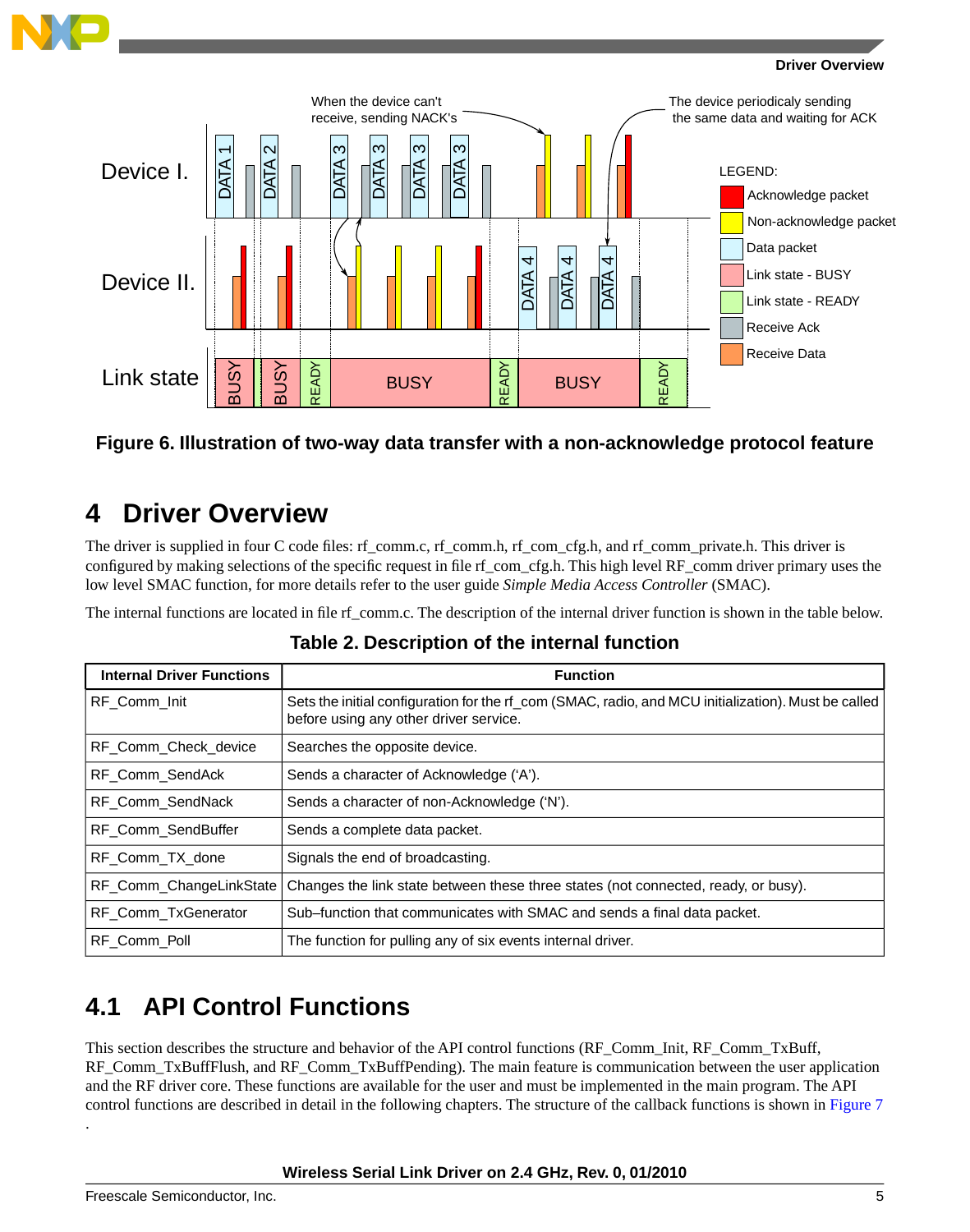<span id="page-5-0"></span>

RF\_COMM DRIVER USER APPLICATION Initialization (hw&sw) Send Buffer **Buffer** Flush Buffer Pending RF\_Comm\_Tx Buff RF:Comm\_Tx **BuffFlush** RF\_Comm\_Init RF\_Comm\_Tx **BuffPending** 

### **Figure 7. Architecture control functions**

# **4.1.1 RF\_Comm\_Init**

Syntax:

• void RF\_Comm\_Init(void);

Parameters:

• None

Return:

• None

Description:

• Consists of complete initialization (MCU, radio, and TX packet global SMAC). This function then changes the link state to NOT\_CONNECTED and initializes the internal timer (Timer\_init). The event check device is called at the end of the function and begins searching the other device.

### **4.1.2 RF\_Comm\_TxBuff**

Syntax:

• byte RfComm\_TxBuff(byte \*ptr\_data,byte len);

Return:

• len—Number of free bytes in the RF buffer

Parameters:

- ptr\_data—Start address of data
- len—Length of data
- If the link state is not ready or the data buffer is not free, this function then returns to a value of 0. If the link state is ready this function then copies data from the start address (byte \*ptr\_data) to a specific address in the data buffer. Then called is function RfComm\_TxBuffFlush, this buffer is sent and cleared.

### **4.1.3 RF\_Comm\_TxBuffFlush**

Syntax:

• byte RfComm\_TxBuffFlush(void);

Parameters: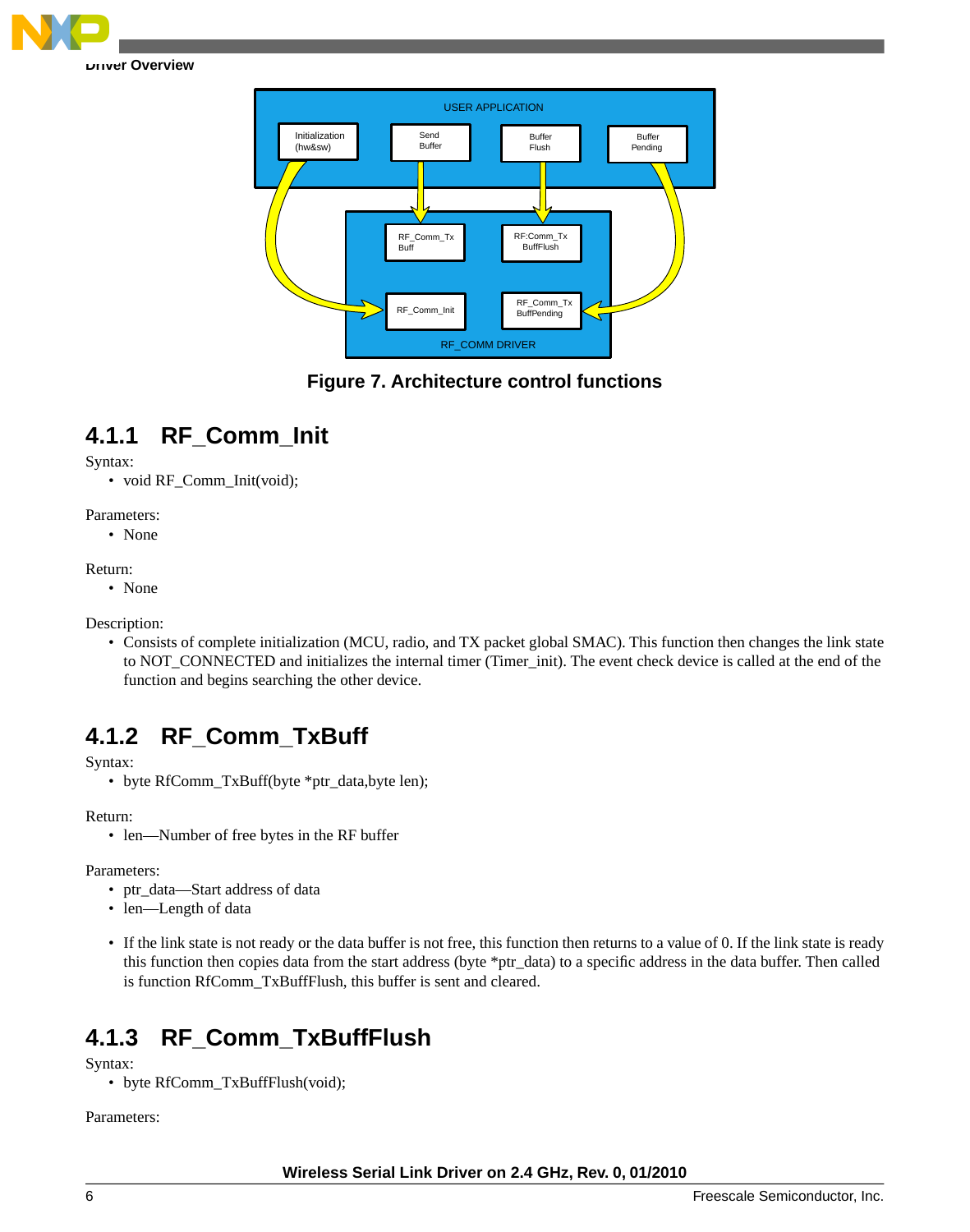

• None

Return:

• If the link state is not ready it returns to 0 otherwise it returns to 1.

Description:

• This function calls the RF\_Comm\_ChangeLinkState and changes the actual link state to BUSY. The value Packet\_ID is incremented for sending the next buffer. The maximum attempt to send a buffer is set up to 20 (MAX\_SEND\_BUFFER\_CNT = 20).

### **4.1.4 RF\_Comm\_TxBuffPending**

Syntax:

• byte RfComm TxBuffPending(void);

Parameters:

• None

Return:

• Return free size of RF buffer

<span id="page-6-0"></span>Description:

• This function is only for information about free size in the RF buffer.

# **4.2 API Callback Functions**

<span id="page-6-1"></span>This section describes the structure and behavior of API callback functions. The callback functions represent direct input to the main user application and are used together with API control functions. One of these functions is used for signaling the internal link state and the second for data received. The callbacks are defined and can be modified in file RF\_comm\_cfg.h. The structure of the callback functions is shown in [Figure 8](#page-6-1) .



**Figure 8. Architecture of callback functions**

### **4.2.1 RF\_Comm\_LinkStateChangeCB**

Syntax:

• void RfComm\_LinkStateChangedCB(LINK\_STATE new\_state);

Parameters: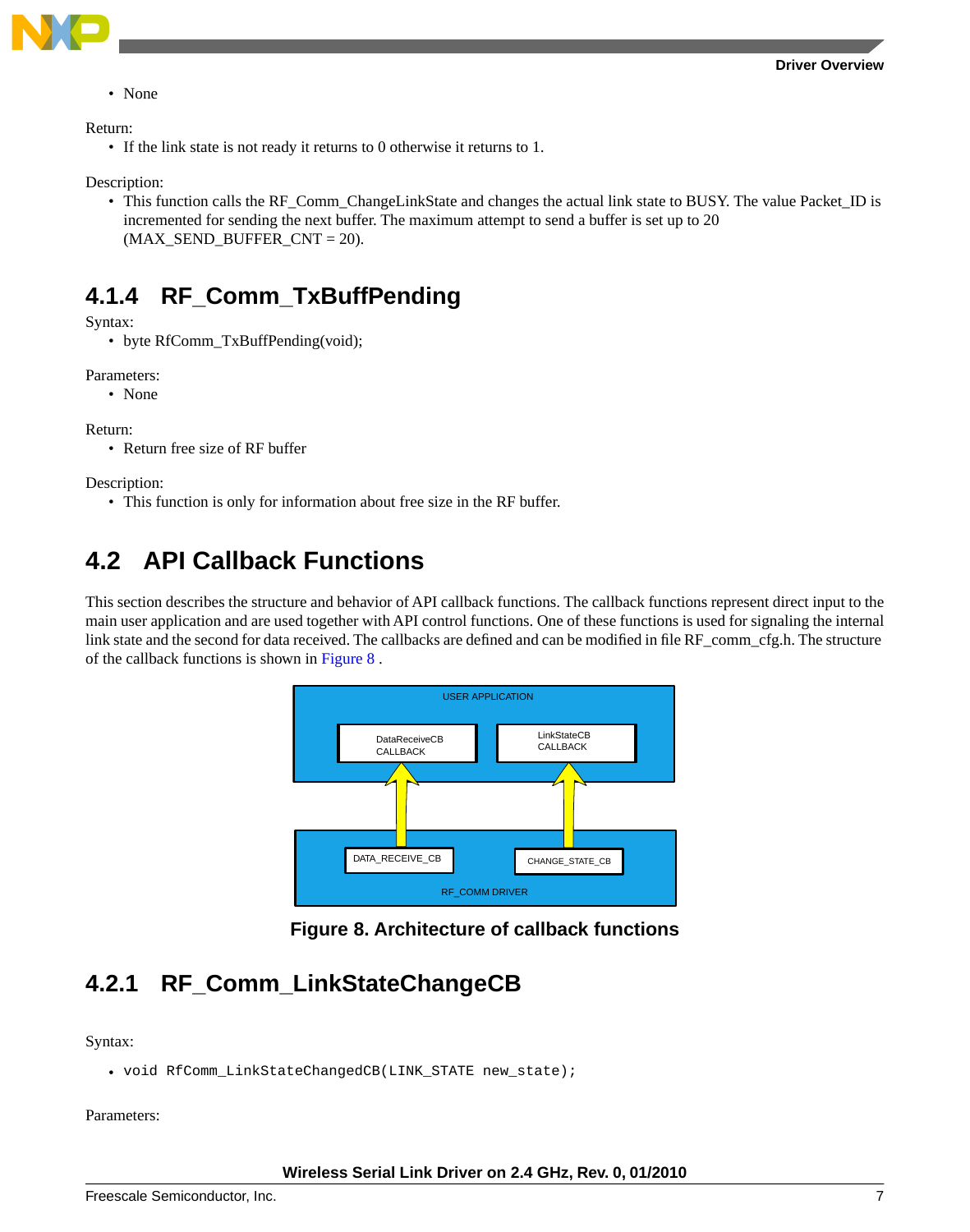

#### **Using the Driver**

• new state—Internal RF driver link state, which can be in state NOT\_CONNECTED, READY, or BUSY. This type of variable (new\_state) is enumerated LINK\_STATE and defined as three states (NOT\_CONNECTED, READY, and BUSY).

Description:

• Is called by the RF driver if any changing of link state occurs. Supports callback function to the main user application and informs about changing actual link state. This feature is used for other peripheral communications (USB, SCI, and so on.).

### **4.2.2 RF\_Comm\_DataReceivedCB**

Syntax:

```
• void RfComm_DataReceiveCB(byte * ptr_receive_buffer, byte length);
```
Parameters:

• ptr\_receive\_buffer—Pointer shows where the first address is in the receive buffer length—Length of received data

Description:

<span id="page-7-0"></span>• Is called by the RF driver, if any data is received. For data receiving in the main driver, this callback function uses internal SMAC function MCPSDataIndication. All settings and properties are set in the user configuration header file rf com cfg.h.

# **5 Using the Driver**

### **5.1 General Conversion**

The driver includes two configuration header files.

One of these files:

rf\_comm\_cfg.h

Is used for setting features and parameters of the main transfer. For example, acknowledged a non–acknowledged transfer, receive CB, link state CB, and timer. This file is available for user application.

The second header file:

rf\_comm\_pr.h

Provides the information about the packet structure and a list of used events, defines, functions, and so on. This file must not be modified by the user. For more information refer to Section 3 .

### **5.2 Setup and Initialization**

Before the driver can be used some initial set up is necessary. This service is performed in the RF\_Comm\_Init. Consequently, the function RF\_Comm\_Init must be called before using any other driver service. After the driver has been initialized the messages can be sent or received and any function can be used. This initialization function must be used only in the user application. The following code blocks show a typical structure of the driver initialization.

```
void RF_Comm_LinkStateChangedCB(LINK_STATE new_state)
{
```

```
 // user declaration
}
```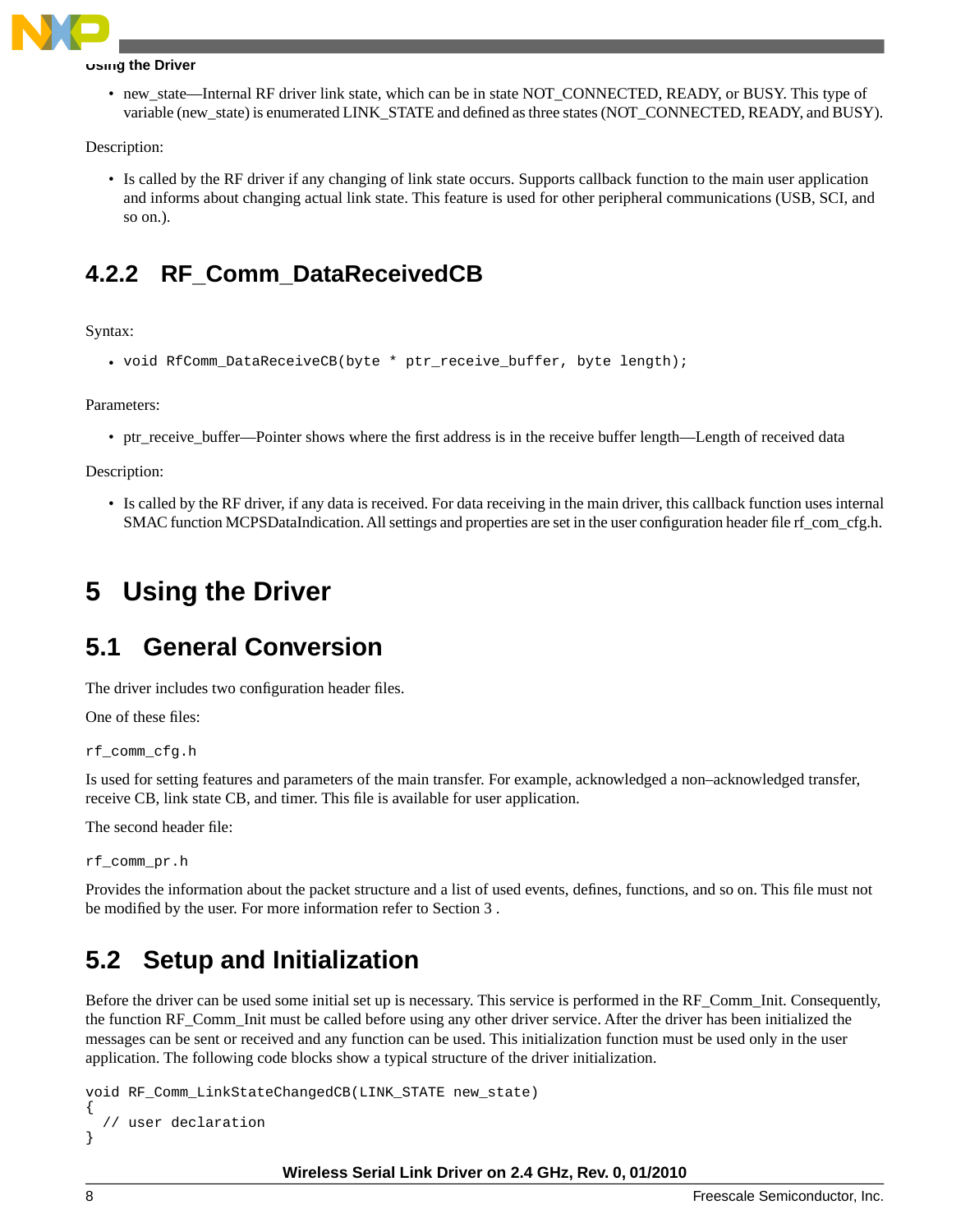```
void RF_Comm_DataReceiveCB(byte * ptr_receive_buffer,byte length)
{
   // user declaration
}
void main(void) 
{ 
  RF_Comm_Init(); // initialization 
 EnableInterrupts;
  for(i;) {
     RF_Comm_Poll();
      __RESET_WATCHDOG(); /* feeds the dog */
 } 
}
```
The core of the RF\_Comm driver is created by the function RF\_Comm\_Poll. This function is an internal state machine that can process defined events. The driver consists of six events and these events are defined in the header file RF\_Comm\_private.h:

| Num. | <b>EVENT</b>           | <b>VALUE</b> | <b>CALLED FUNCTION</b> |
|------|------------------------|--------------|------------------------|
| 1.   | EVENT_TXDONE           | 0x01         | RF_Comm_TX_done()      |
| 2.   | EVENT_INIT             | 0x02         | RF Comm Init()         |
| 3.   | EVENT_SEND_ACK         | 0x04         | RF_Comm_SendAck()      |
| 4.   | EVENT SEND BUFF        | 0x08         | RF_Comm_SendBuffer()   |
| 5.   | EVENT_SEND_NACK   0x10 |              | RF_Comm_SendNack()     |
| 6.   | EVENT_CHECK            | 0x20         | RF_Comm_Check_device() |

**Table 3. Description of the events**



**Figure 9. Structure of acknowledge communication protocol**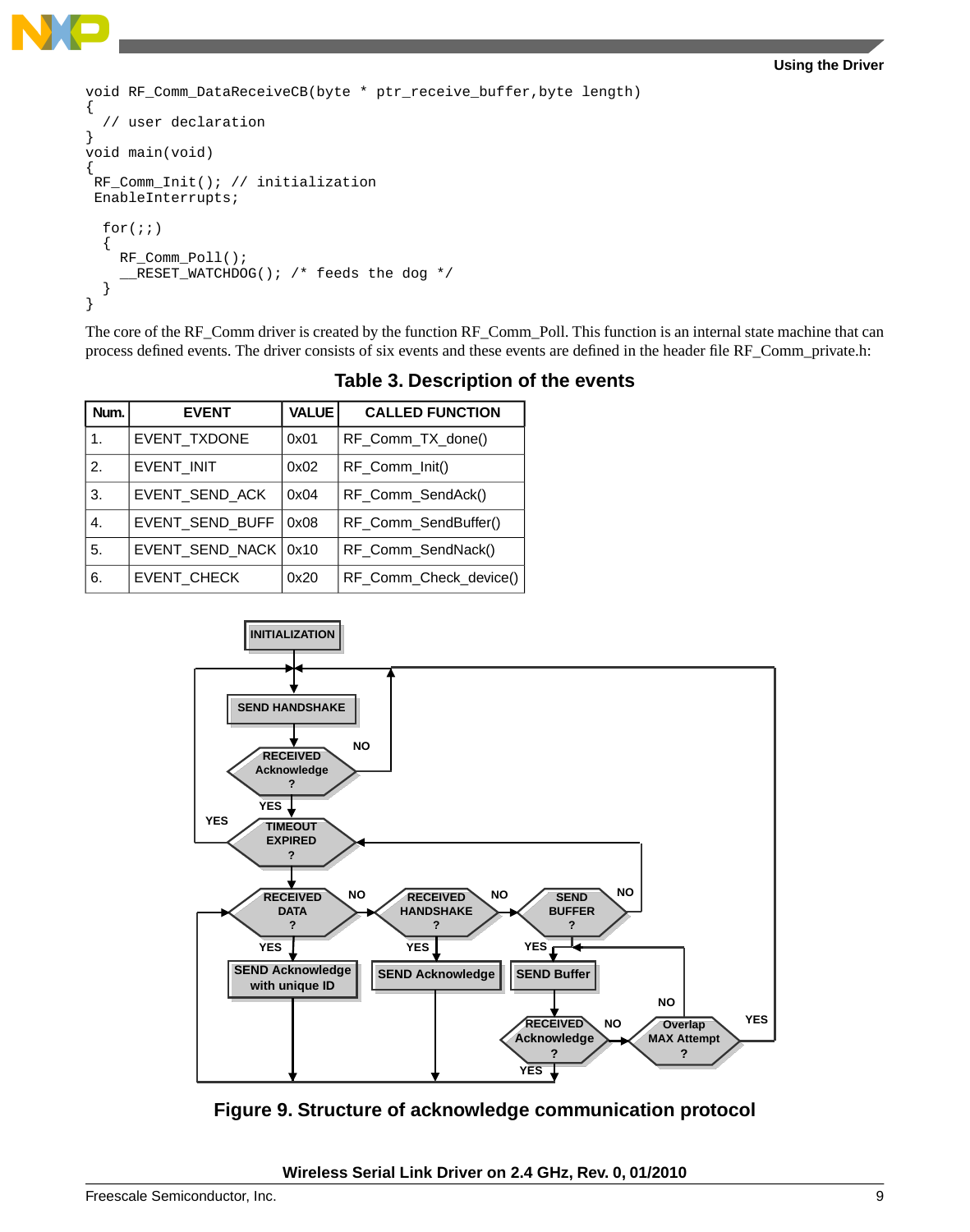

# <span id="page-9-0"></span>**6 Adding the RF Driver to an Application**

To add the RF driver to an application:

- 1. Copy the files rf comm.c, rf comm.h, rf com cfg.h and rf comm private.h to the source directory used for the project.
- 2. Add the rf\_comm.c, rf\_comm.h, rf\_com\_cfg.h, and rf\_comm\_private.h driver files to the project. In CodeWarrior, right click on **Sources folder**, then select **Add Files**.
- 3. Add the line #include rf\_comm.h to the main application program file.
- 4. Add the following callback functions to the main application:
	- void RF Comm\_LinkStateChangedCB (LINK\_STATE new\_state);
	- byte RF Comm\_DataReceiveCB (byte \* ptr\_receive\_buffer,byte length);

```
void RfComm_LinkStateChangedCB(LINK_STATE new_state)
{ 
  /* add the sequence of source code that will respond to a change of the link state here 
*/ 
}
/* WHEN DATA RECEIVE OCCURS IT IS CALLED, CALLBACK IN THE MAIN PROGRAM */
byte RfComm_DataReceiveCB(byte * ptr_receive_buffer,byte length)
 {
   /* add the sequence of source code that will process the received data here (example: 
sending over USB or SCI, etc.) */
  }
```
5. Add the function RF\_Comm\_Poll() to the main application, the example is shown in the following block. This function must be implemented in each project that uses the RF driver. This function creates the main state machine of the RF driver.

```
void main(void) {
   MCU_Init(); // set up the requested clock on the MCU
   RfComm_Init(); // initialization of the Radio module 
   LED_INIT_MACRO 
   EnableInterrupts;
  for(i;\{RfComm_Poll(); /* internal state machine of the RF driver (must be 
                  implemented in the main function) */
     /*INCLUDE APPLICATION CODE HERE*/
     RESET WATCHDOG();
 } 
}
```
6. Modify rf\_com\_cfg.h to define the parameters required by the application. In this file, the timers and features of the wireless data transfer (acknowledge or no–acknowled transfer) are defined. The example of configuration rf\_com\_cfg.h file is shown in the following code block.

```
/* THIS SECTION IS TO SET–UP FEATURES FOR TRANSFER */
#define UNSUPPORTED 0
#define SUPPORTED 1
#define DATA_ACK_RECEIVE SUPPORTED /* ACKNOWLEDGE OR NO-ACKNOWLEDGE TRANSFER - feature
 for receive section */
#define DATA_ACK_SEND SUPPORTED /* ACKNOWLEDGE OR NO-ACKNOWLEDGE TRANSFER - feature
 for transmit section */
/* name of receive callback in main.c */
#define DATA_RECEIVE_CB RfComm_DataReceiveCB 
/* name of Link state callback in file main.c */
```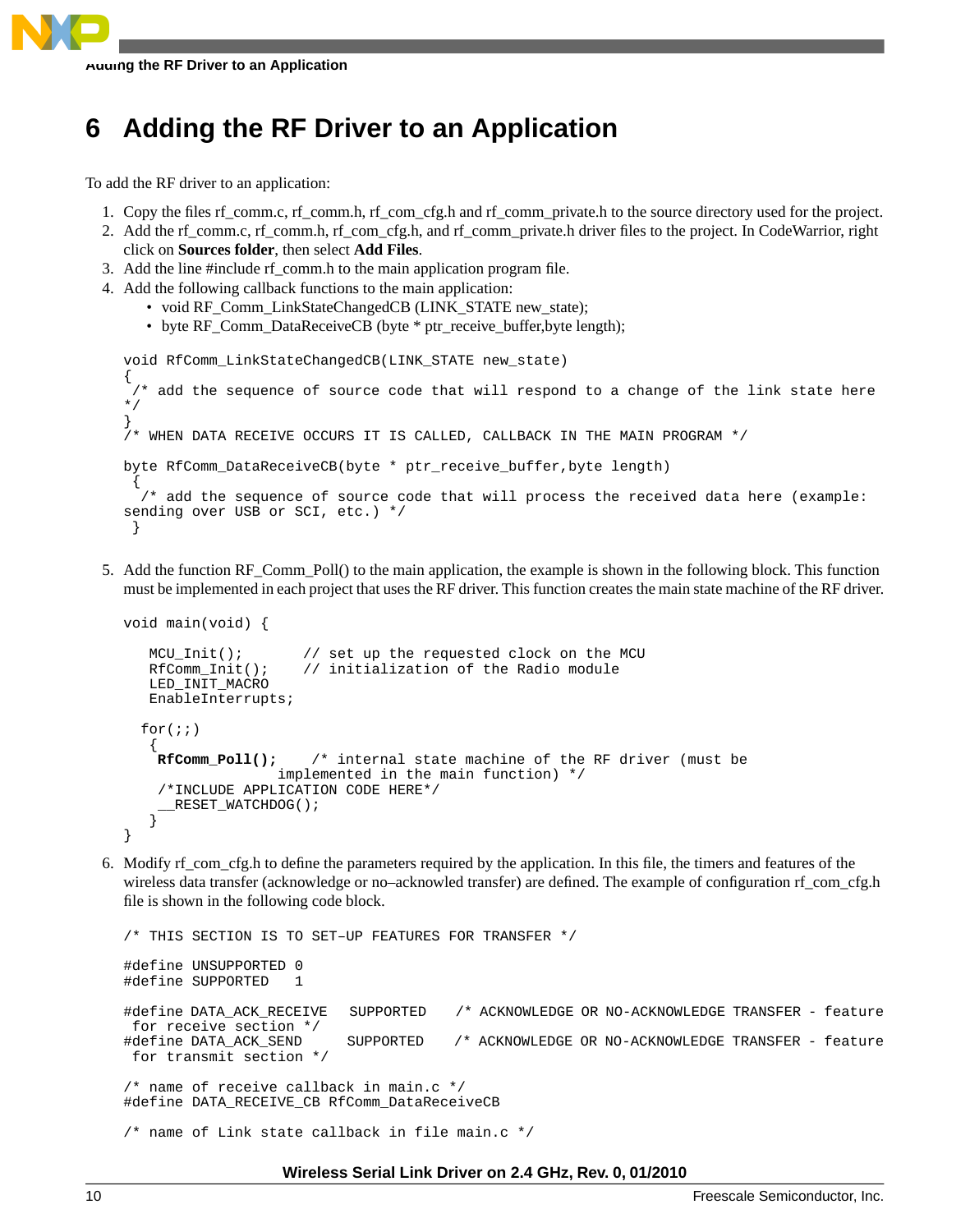```
#define RFCOMM_CHANGE_STATE_CB RfComm_LinkStateChangedCB 
#define RFC_TIMER_INIT {(void)TPM2SC;\
                      TPM2CNT = 0; \ TPM2SC = TPM2SC_TOIE_MASK | TPM2SC_CLKSA_MASK | TPM2SC_PS_MASK;\
                      TPM2MOD = 4688; /* 25ms time base*/ \
 }
#define RFC_CLEAR_TOF { (void)TPM2SC;\
                     TPM2SC_TOF = 0;\rangle }
#define RFC_TIMER_CNT TPM2CNT
#define RFC_DEBUG_ID 'T'
```
<span id="page-10-0"></span>The files are now added to the project and ready to begin using the RF driver.

# **7 Example of RF Application**

This example uses the file rf\_comm\_cfg.h. The configuration is shown in the following code block and has been configured to run on the ZSTAR3 USB stick.

```
#include "rf_comm.h" // include the header RF driver's header file
void RfComm_LinkStateChangedCB(LINK_STATE new_state)
{
   // insert requested source code here 
}
byte RfComm_DataReceiveCB(byte * ptr_receive_buffer, byte length)
{
     insert requested source code here
}
void main(void) 
{
     USB_Init(); // enable D+ pull up, configure RESET & 3.3V reg.
    LED_INIT_MACRO // Init LEDs
     USB_Enable();
   EnableInterrupts; // Enable USB only
   while (configready==0) // wait for USB ready
     COPCTL = 0; RfComm_Init(); // initialization of the RF module 
  for(i; j) // infinite cycle
 {
   RfComm_Poll(); // internal state machine
     __RESET_WATCHDOG(); /* feeds the dog */
\rightarrow}
```
The example for using control functions is shown in next code block. This implementation is for the HC08JW32 with a USB 2.0 module, and the combination of USB drivers with an RF driver creates a half duplex serial transfer over a wireless 2.4GHz. This is one of many variants where the driver can be used.

```
void USB_RxReadyCB2(uchar cnt) // call-back function for the USB driver
{
  switch(RfComm_GetLinkState()) /* switch condition with signalization of link 
                               state */ 
 {
    case READY: // if link state READY
      if(RF_Comm_TxBuffPending() > cnt)
      {
```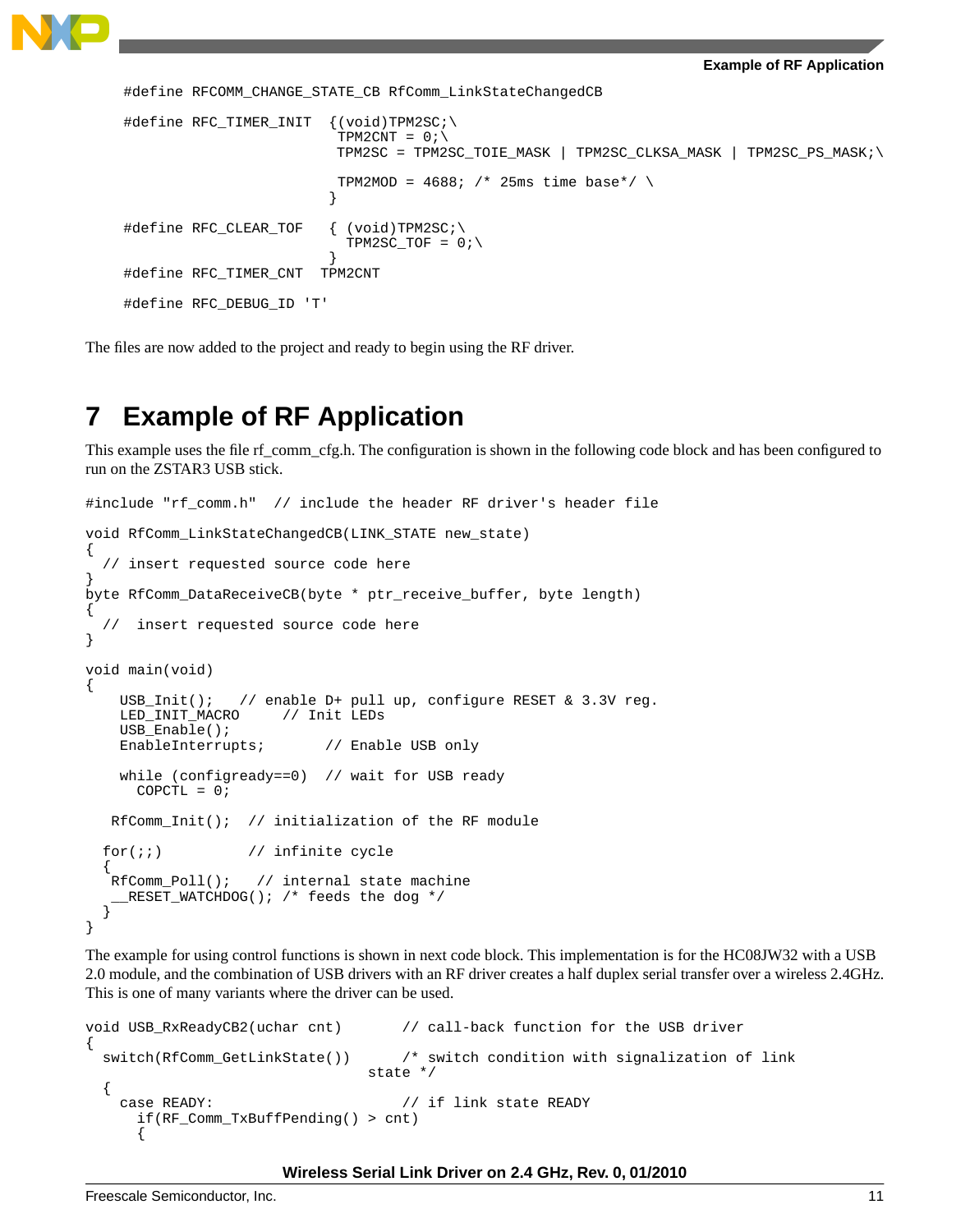**References**

```
 RF_Comm_TxBuff(EP2_BASE_ADR, cnt); 
        if((cnt<16) || (RfComm_TxBuffPending() < 16)) 
\{RF_Comm_TxBuffFlush(); // transmit the data packet by function Flush }
 }
       AckUsbData(); \frac{1}{2} // send the acknowledgement
 } 
      else
\{RF_Comm_TxBuffFlush(); \qquad // transmit the data packet
      usb length = cnt;
 }
      break;
    case BUSY: // if link state BUSY 
     usb length = cnt;
      break;
    }
}
```
The following code block shows an example of using call-back function LinkState in the main program.

```
void RF_Comm_LinkStateChangedCB(LINK_STATE new_state)
{
  if(new_state != NOT_CONNECTED)
 {
   LED2 = LEDON; \frac{1}{2} // if the link state is not NOT_CONNECTED LED2 = ON
 }
  else
   {
    LED2 = LEDOFF; // if the link state is NOT_CONNECTED or BUSY LED2 = OFF 
   }
}
```
The following code block shows an example of using call-back function DataReceive in the main program. This short example can send received data to the PC through the USB.

```
byte RF_Comm_DataReceiveCB(byte * ptr_receive_buffer, byte length)
{
  if(USB_TxBuffPending3()) /* Function returns number of bytes pending in user return
(1); buffer */ else
 {
    USB_TxBuff(ptr_receive_buffer, length); /* Function copy data from user buffer
   return (0); to EP bufer */
 }
}
```
# <span id="page-11-0"></span>**8 References**

For more information see the devices reference manuals and the documents listed in the following table.

#### **Table 4. References**

| <b>Document</b> | Title                                                             |
|-----------------|-------------------------------------------------------------------|
| User's Guide    | Simple Media Access Controller (SMAC)                             |
| MCF51QE128RM    | ColdFire V1 Family Reference Manual for MCF51QE                   |
|                 | MC68HC908JW32   M68HC08 Family Reference Manual for MC68HC908JW32 |
| AN2961          | Software drivers for MC33696                                      |
| <b>DRM103</b>   | The ZSTAR3 Reference Design Manual                                |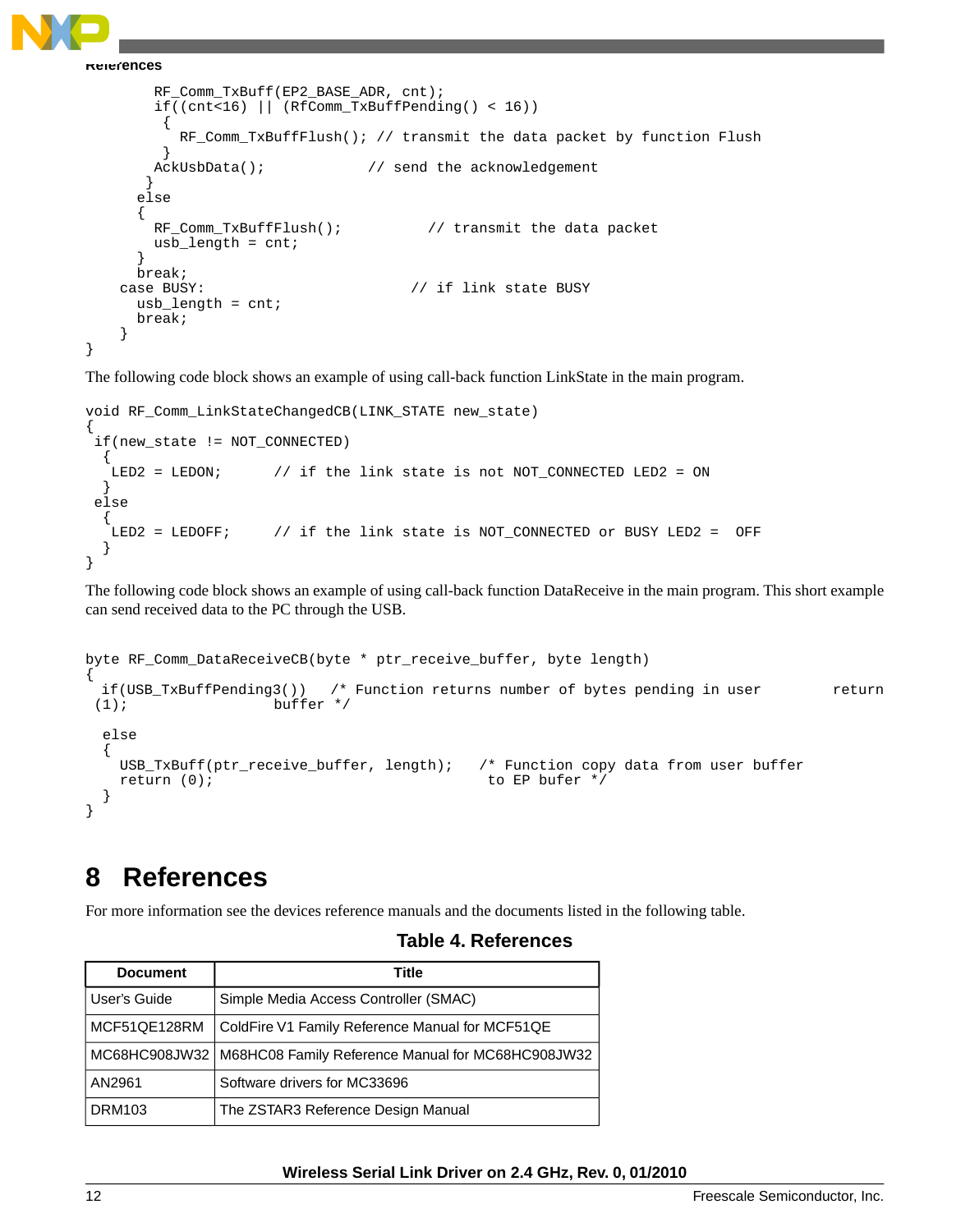

#### **References**

| <b>Document</b> | Title                                            |
|-----------------|--------------------------------------------------|
| AN3153          | Using the Full-Speed USB Module on MC68HC908JW32 |